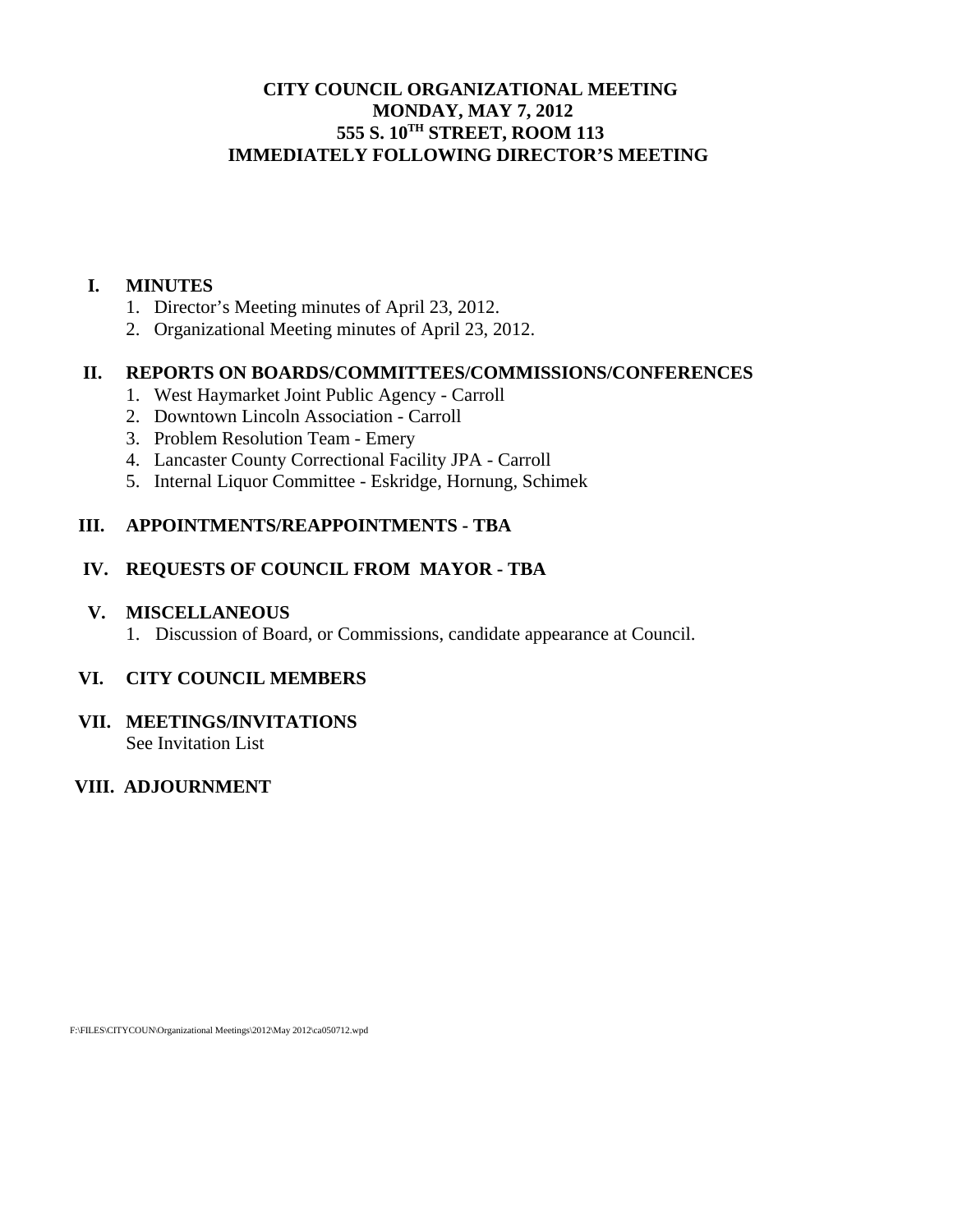## **MINUTES CITY COUNCIL ORGANIZATIONAL MEETING MONDAY, MAY 7, 2012**

**Present:** Gene Carroll, Chair; Adam Hornung, Vice Chair; Carl Eskridge; Jonathan Cook; Jon Camp; and DiAnna Schimek

**Absent:** Doug Emery

**Others:** Rick Hoppe, Chief of Staff, Denise Pearce, Senior Policy Counsel

Chair Carroll opened the meeting at 2:10 p.m. and announced the location of the Open Meetings Act.

## **I. MINUTES**

- 1. Director's Meeting minutes of April 23, 2012.
- 2. Organizational Meeting minutes of April 23, 2012.

With no corrections the above minutes were approved.

## **II. REPORTS ON BOARDS/COMMITTEES/COMMISSIONS/CONFERENCES**

## **1. West Haymarket Joint Public Agency - Carroll**

The meeting was canceled.

### **2. Downtown Lincoln Association - Carroll**

Carroll stated they had a presentation from Esposito on the downtown repaving.

# **3. Problem Resolution Team - Emery**

Emery absent.

### **4. Lancaster County Correctional Facility JPA - Carroll**

Carroll stated a standard meeting. There are no dates from Sampson Construction on when they're done, with some issues to work out, but overall want to have the jail operating by the end of the year.

### **5. Internal Liquor Committee - Eskridge, Hornung, Schimek**

Eskridge said the task force is looking at the servers permit issue. Met numerous times and will come to Council May 21<sup>st</sup>. A report from Cornhusker Place shows lower actual numbers of individuals, but higher blood alcohol content of those brought to Cornhusker Place. Some thought possibly law enforcement releasing less intoxicated individuals. The increase in BAC is alarming to Phil Tegler, Cornhusker Place. Average is point 24. About three times the legal limit.

Camp asked on the server training any modification? Eskridge replied received a proposal from a large retail establishment, asking about a flat fee, not individual employee permit fees. Carroll added the ordinance is pretty as written. Judy Halstead has the rules, regulations, and guidelines which the Health Department will use in ordinance compliance. The industry has worked extremely well with Halstead to iron out issues on compliance concerns.

Camp asked if considering exempting grocery and convenience stores? Carroll replied now no one is excluded. An example is convenience, grocery stores in the last compliance check by LPD, 16 % failed, and these types of business sell the majority of alcohol. Grocery and convenience store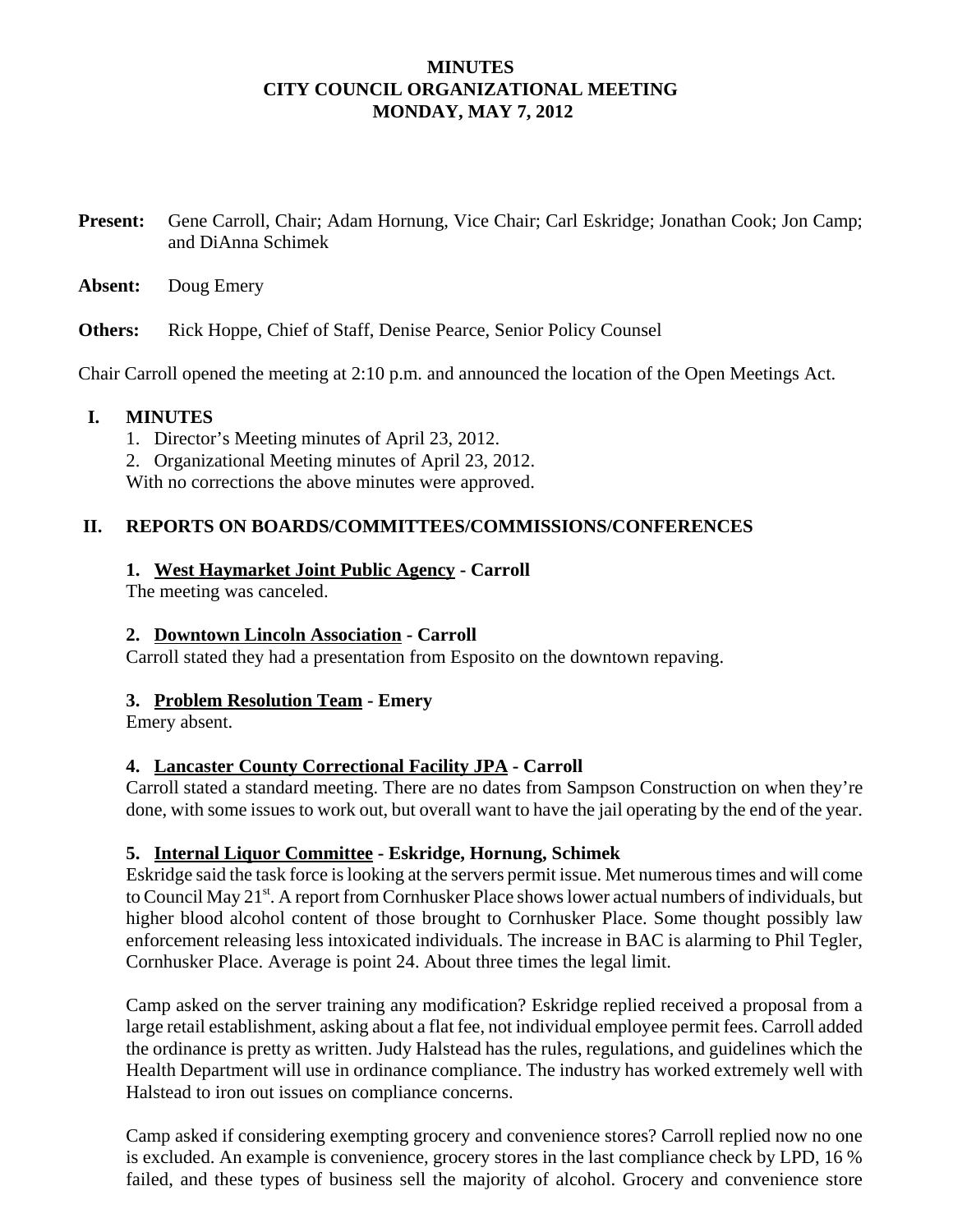personnel have attended meetings, working on compliance. They questioned what happens first, second, or third offense? Went through plus the costs. Will work on a budget to present. Camp asked if anyone asked for exemptions? Carroll replied not officially. Hornung said he's been asked by several people for an exemption. An exemption to off sale establishments being discussed.

Cook asked with the higher BAC numbers, is there a relationship with longer drinking times in bars, or possibly selective enforcement? Hornung thinks the lower BAC folks not getting admitted as frequently. Take 100 people with various BAC's, take out the bottom 20 BAC's, your average BAC looks much higher. Cook agreed, but could be seeing people who need to go to Cornhusker Place, and think they see heavier drinking, and the folks with lower BAC 's aren't as important now.

Camp added possibly do monthly, not just an average. Numbers versus an average. It's consistently been 25/month, but if going from 25 to 50, drinking more. Hornung commented we were asking those kind of questions. Camp asked if any data? Hornung replied no, we can ask him to compile.

Eskridge stated another statistic shows high numbers of very young people, 14, 15 year olds. Hornung thought Mark Whitehead made a good point that not every person drinking bought their alcohol at a convenience store. A lot of it has to do with home, consumption, as much as supply. Cannot be the case of 15 year old buying alcohol at bars, or convenience, or grocery stores.

Carroll stated except when LPD does surprise checks and they send kids under age. We have convenience stores selling them alcohol without even checking their I.D.'s. It happens. Hornung agreed, people make mistakes in every industry.

# **III. APPOINTMENTS/REAPPOINTMENTS** - None

# **IV. REQUESTS OF COUNCIL FROM MAYOR** - None

### **V. MISCELLANEOUS**

### **1. Discussion of Board, or Commissions, candidate appearance at Council**.

Carroll stated he listed as a question came up on the Health Department's appointment last week who didn't come. Not her fault as she was told not to come. Want to be sure, or verify, our policy and who shows up for these appointments. Put forth the idea if a Council Member wants an appointee at the Council meeting to call them and request. Whoever it is. Otherwise think it's kind of fruitless for a person to come, say their name, and thank you.

Schimek agreed, adding if we want someone there we should be prepared to ask questions on why they want the job, what would they like to accomplish. So they don't come, waiting for us to hear or question them, and we don't.

Hornung added people come in and then we don't ask questions, so they wonder why they had to show up. But, there have been questions which come up 2 to 3 days before the meeting. Not a great amount of time to call or set up in advance. Also, at the beginning of the meeting. Noone has to wait for hours. But a good idea for a couple of the Boards. If going to the LES Board and 5 minutes of a City Council meeting is too much may want to reconsider as they do a lot of work. If nothing else, lets us know who they are. Don't think it's a good idea to do for every Board.

Camp stated we talked about this several years ago and this is a good discussion. Think there are 3 big committees, LES, Health Board, and the Planning Commission. I think it's incumbent upon us to ask questions. Often try, or give them an opportunity to introduce themselves, then broadcast so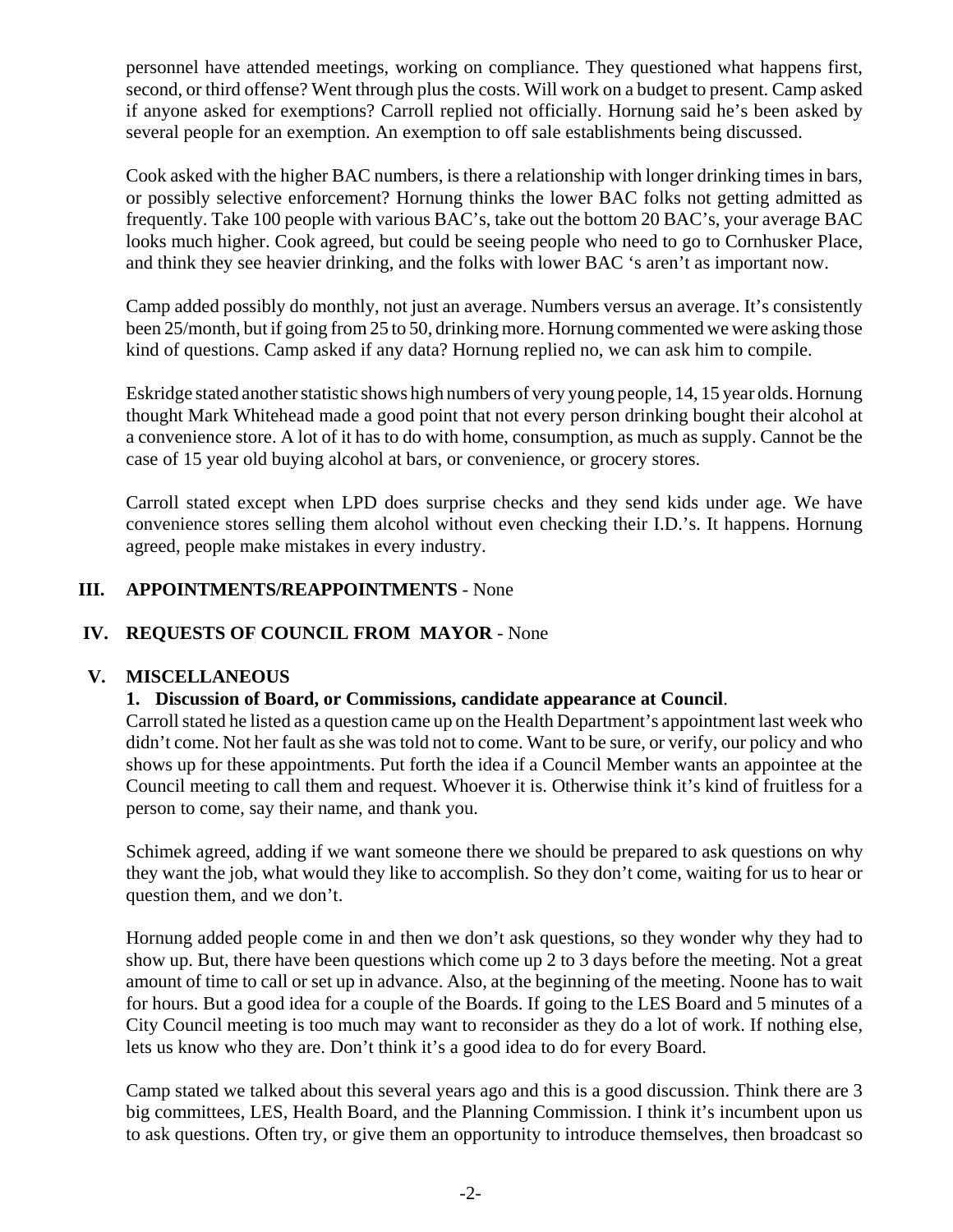the public sees who they are. It's on us to ask questions to help get the issues out. Example, use to always ask every LES person what they thought of nuclear action, or retainment. If we're not having them come, as with some minor boards, it was effort to get out of their daily routines. Example, liquor licenses, are we getting them here? Mixed on asking them to come, as would be singling out someone. We ask questions of the 3, not to grill them, but help us understand the issues.

Carroll thinks with the Health Department unfair to ask a doctor to come in the middle of the day just to say hello. They're giving up their time to be on the Health Board, and would like them more at Board Meetings than here to meet us. Carroll added Council has always had the opportunity to know who the people will be, and an opportunity to meet weeks ahead of time. He thinks if we want someone to attend let the Council Member send an email, or call.

Camp stated it's part of transparency. Carroll commented if you want to talk to somebody send an email and ask them to show. Cook agreed with Carroll as most people, and Boards, don't need to come to be on camera for one minute. When he's had interest in a Board called them directly, like Planning Commission appointees. Don't see why this isn't something any of us could do. Don't think last minute questions are a reason to make them show up.

Schimek stated at the State everybody who would be appointed, not reappointed, had to show at the hearing. If they lived far away and couldn't make it we asked them to get someone to speak on their behalf. Don't know if a consideration if impossible to attend someone from the Board could speak on their behalf. Also was kind of surprised we don't ask questions.

Carroll stated not only appointments to the Health Board, but electricians, plumbers, etc. they have jobs during the day and would rather be out making money. Hornung urges that LES and the Planning Commission attend, as very important boards.

Carroll stated he wants to reaffirm the policy as there was a misunderstanding last week. Council wants to hold it to the Planning Commission and LES? Hornung and Eskridge agreed. Cook said the misunderstanding was on the Board of Health. Still say, not necessarily unless somebody asks. Carroll commented we'll say those two unless a Council Member requests whoever is being appointed and makes it to first reading, making sure there at the next meeting.

Camp asked if any ideas, or maybe another a different time on the liquor applications? Think important for them, but again a lot of times they come, swear in, name and address, and they leave. Everyone's time is important.

Hornung stated one thing we try to do is eliminate the need for multiple licenses, like special licenses, special permits, so less people need special permits now because of what we've done with the liquor laws. As a result should be less people coming who need to come 12 times a year. Which some special permits were. In reality not a lot of reasons unless coming for a special event. Camp stated he thinks a good thing, you can get new people, and maybe look at someone and realize we didn't know the name.

Pearce asked if wanting reappointments to come for the Planning Commission and LES? Before it's been new appointees. Hornung said he'd rather everybody. Cook questioned reappointees. Cook said the information about the person on the agenda, and reappointments we know. Pearce stated new appointees for the Planning Commission and LES.

Schimek stated on liquor licenses, these are folks serving in a different capacity than being on a